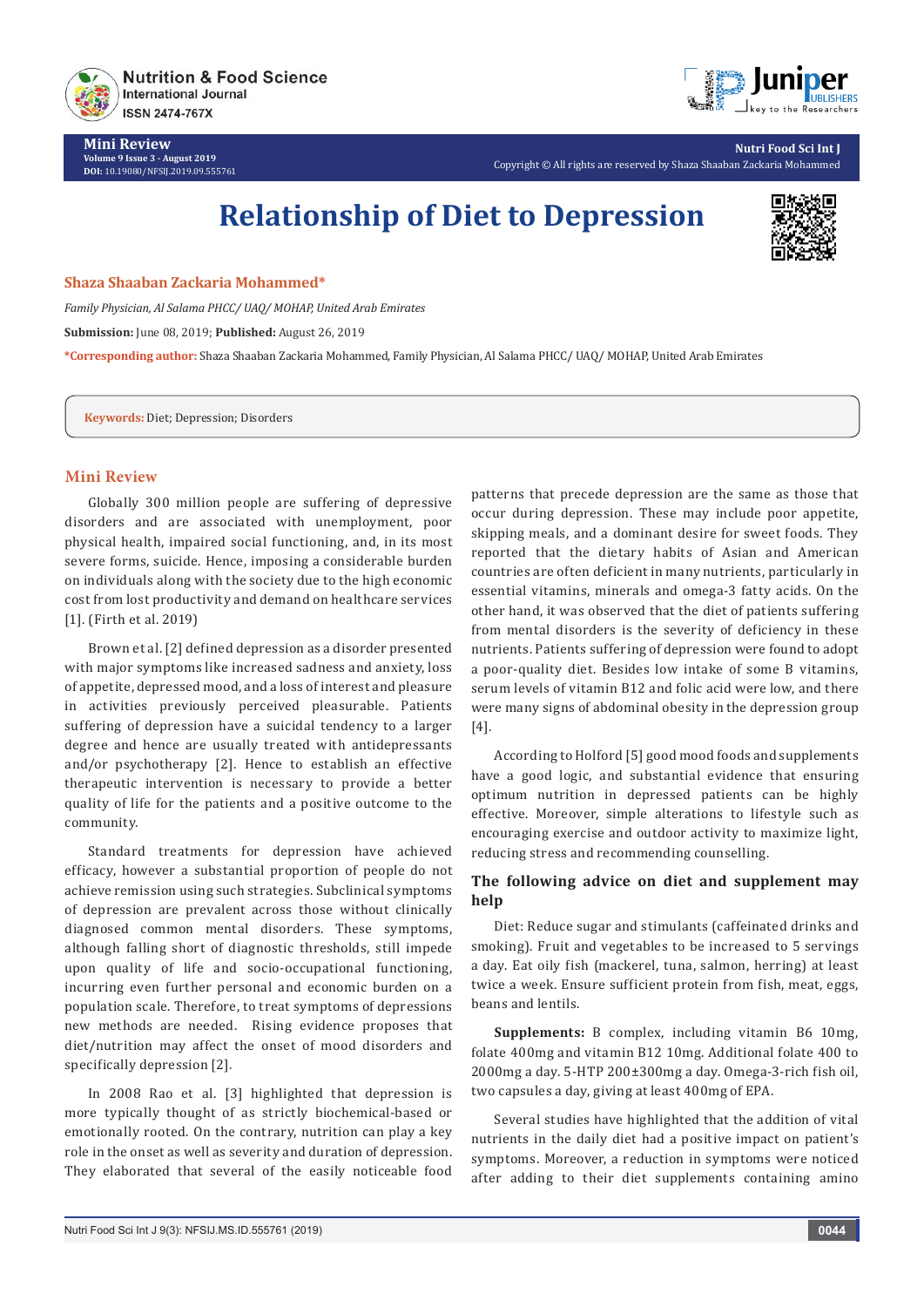acids, as they are converted to neurotransmitters, they help in improving depression along with other mental health problems. Based on several studies and evidence nutritional supplement/treatment is emerging. These could be suitable in controlling and to some extent prevent depression and other mental health disorders [3]. Recent systemic reviews of many studies as stated by Firth al. [1] have demonstrated associations between measures of diet quality and the probability of and risk for depression .In addition, an association was found between proinflammatory dietary patterns and a significantly higher incidence of depressive symptoms, even among those without diagnosed mental disorders. Whereas results of previous systematic review, using only narrative synthesis assessed the benefits of various dietary interventions for depressive symptoms generally suggested positive effects of dietary interventions on subclinical depression. However, the previous review is not reliable as it did not apply metaanalytic techniques to quantify the findings and the results did not include recent interventions in clinical populations, Thus, clarification remains necessary on whether dietary interventions can improve symptoms of depressive disorders.

A prevention trial called MooDFOOD is the first trial to assess directly the impact of a food-related behavioural activation therapy and a unique multi-nutrient supplement (containing omega (containing omega-3 fatty acids, selenium, vitamin D + calcium) on the prevention of depression. Preliminary analysis of the trial found no evidence to support food-related behavioural activation therapy or multi-nutrient supplementation reduced depressive symptoms. However, secondary analysis revealed a significant decreased onset of major depressive disorder in the participants who were compliant to the food-related behavioural activation therapy. The MooDFOOD trial concluded that among overweight or obese adults with subclinical symptoms depression, multi nutrient supplementation compared with placebo and foodrelated behavioural activation therapy compared with no therapy did not reduce episodes of major depressive disorder for 1 year. Therefore, this conclusion suggests a lack of support to the use of these interventions for prevention of major depressive disorder [6].

A previous systematic review examined the benefits of various dietary interventions for depressive symptoms and anxiety but using only narrative synthesis. Results generally suggested positive effects of dietary interventions on subclinical depression A meta-analysis was conducted of all randomized controlled trials (RCTs) examining this therapeutic strategy to date. A subgroup analyses was utilized to examine effects of dietary interventions on depression/anxiety in both clinical and nonclinical populations and to explore which aspects of these are associated with any potential greater efficacy. It was revealed that consistently significant and positive effects

of dietary interventions on depressive symptoms observed across all random-effects meta-analyses, even in high-quality studies, strongly suggests that diet can play a role in the treatment and also self-management of depressive symptoms across the population [1].

A randomized controlled trial conducted by Parletta et al. [7] revealed that a Mediterranean diet supplemented with fish oil, can improve mental health in people with depression.

In the American Psychiatric Association (APA) Annual meeting in 2019 a research on the effect of adherence to a Mediterranean-type diet and its effect on symptoms of depression in later life's presented. A team of researchers from Hellenic Open university, Greece, worked with members of day-care centers for older people from the East Attica region of Greece. Meditterranean- style diet may have protective effects against cognitive decline in older individuals along with other positive outcomes on cardiovascular disease and reduced risk of cancer. This diet generally emphasizes eating fruits and vegetables, whole grains, legumes and nuts, using olive oil, eating dairy products, fish and poultry in moderation, and limiting red meat and sweets. It was revealed that the participants who had a high adherence to a Mediterranean diet specifically one that had a high vegetable content, but little poultry products, and low alcohol consumption experienced lower likelihood of developing depression or symptoms associated with depression. They stated that the causality may lie either way: eating a healthful Mediterranean diet may lead to better mental health, but equally, depression could affect a person's ability to follow a nutritious diet and lead an overall healthful life. However, they noted that the study does not prove cause and effect and could potentially reflect that people with depression have more difficulty maintaining healthy diets, exercise and other aspects of a healthy lifestyle [8].

#### **Conclusion**

In conclusion, evidence on the positive impact of adhering to certain diets/regimes and adding of specific nutrients on the depressive symptoms experienced by patients suffering of depression is present. However, the evidence still lacks support of using dietary intervention in the prevention of depressive symptoms. Therefore, further research shedding light on the efficacy of dietary intervention in prevention and managing depression/depressive symptoms seems necessary. It will assist in obtaining a clear understanding of the effects implicated by nutrition/diet on patients with depressive symptoms and the efficacy of dietary interventions. As recommended by Kaner et al. [4] a need for future research exploring the overall nutritional status of individuals with depression is needed to help in understanding and treating the condition and to promote healthy lifestyles that may help in depression management.